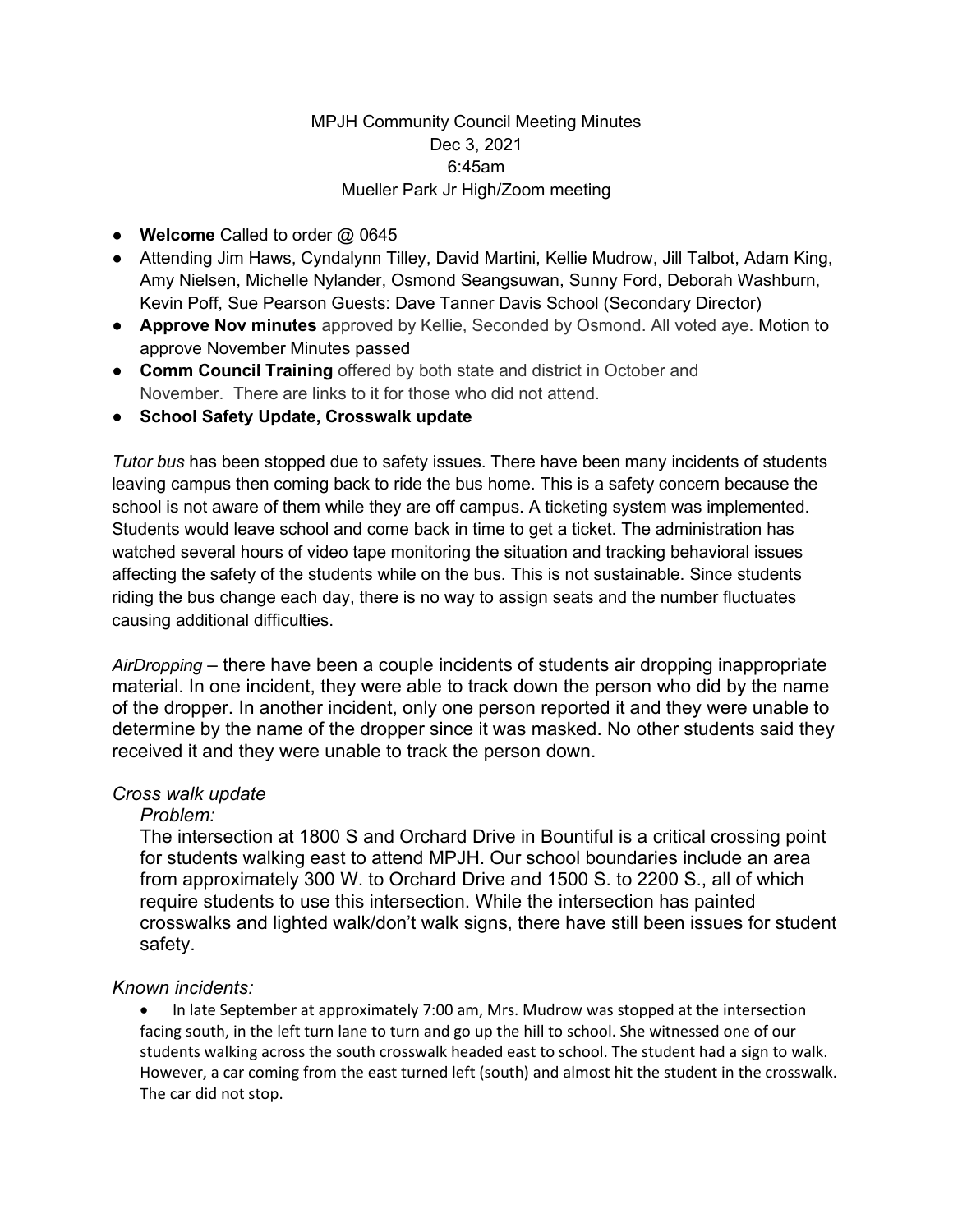• On October 26 at 7:20 am, a student was walking across the south crosswalk headed east to school. The student waited and had a sign to walk. As she crossed, a SUV in the right turn lane on the west side turned right and bumped in to the student. She stopped and jumped back just in time to avoid being hit fully. The driver of the SUV stopped but didn't get out or check on her. She walked around the back of the SUV and continued on, and the SUV left. A teacher from Muir Elementary was two cars back headed east and witnessed the situation and stopped to check on the student (and provided a statement to the school which was forwarded to police). The student continued to school and reported the situation, and was picked up by mom to take to the doctor. She had suffered a fractured bone in the accident. Mom filed a police report.

• In late October, a parent informed Mrs. Mudrow that he would not allow his student to walk to school because his student would have to cross that intersection and he was very concerned about student safety due to traffic there.

### *Steps taken so far:*

- Discuss at Community Council meeting on 11/5/21
- Contacted Bountiful City and Bountiful Police Department
	- $\circ$  BPD committed to provide increased patrols around the intersection during student transit times each day
		- o Priscilla Ipina (contact at BPD) stated that she would check into getting flags and cones for the intersection (has not got back with us yet).

• School Board Member and MPJH Parent Liz Mumford reached out to Washington Elementary's former principal and community council president for information on the steps they took to request help a few years ago for mid-street crossings on 500 W. and 500 S. Because both are state maintained roads, it was UDOT's jurisdiction to coordinate with. Bountiful provided extra patrols and flags/cones to the 500 S. crossing and already existing Crossing Guard. Woods Cross was not able to provide resources to the 500 W. crossing because data showed that accidents were few and far between. The committee looked into HAWK crossing lights at both, but both were denied due to lack of funds, too close proximity to existing lights, and lack of incidents.

### *Next Steps:*

• Establish a subcommittee on community council to address student safety walking to and from school. Amy Choate-Nielson, Cyndalynn Tilley and Michelle Nylander agreed to be on this committee. Michelle thought Angela Mitchell would be a good addition and will ask her if she'd like to participate.

- Contact Priscilla Ipina and get information about flags and cones.
	- o Who and how would they be maintained?
- Possibility of requesting a Crossing Guard from UDOT (see attached pdf and below)
	- o From BPD:

 Recommending a school crossing to UDOT is a pretty involved process – one that I don't quite fully understand entirely yet. According to the UT Traffic Controls for School Zones Manual found here: [https://www.udot.utah.gov/connect/about](about:blank)[us/operations/traffic-safety/](about:blank)

 "Among other responsibilities outlined in UCA 53A-1a-108(3)(a), School Community Councils shall advise and make recommendations to the school and district administrators regarding their school's SNAP plan for each elementary, middle, and junior high school within the district. The school administrator shall submit the SNAP plans to the District School Traffic Safety Committee. The SNAP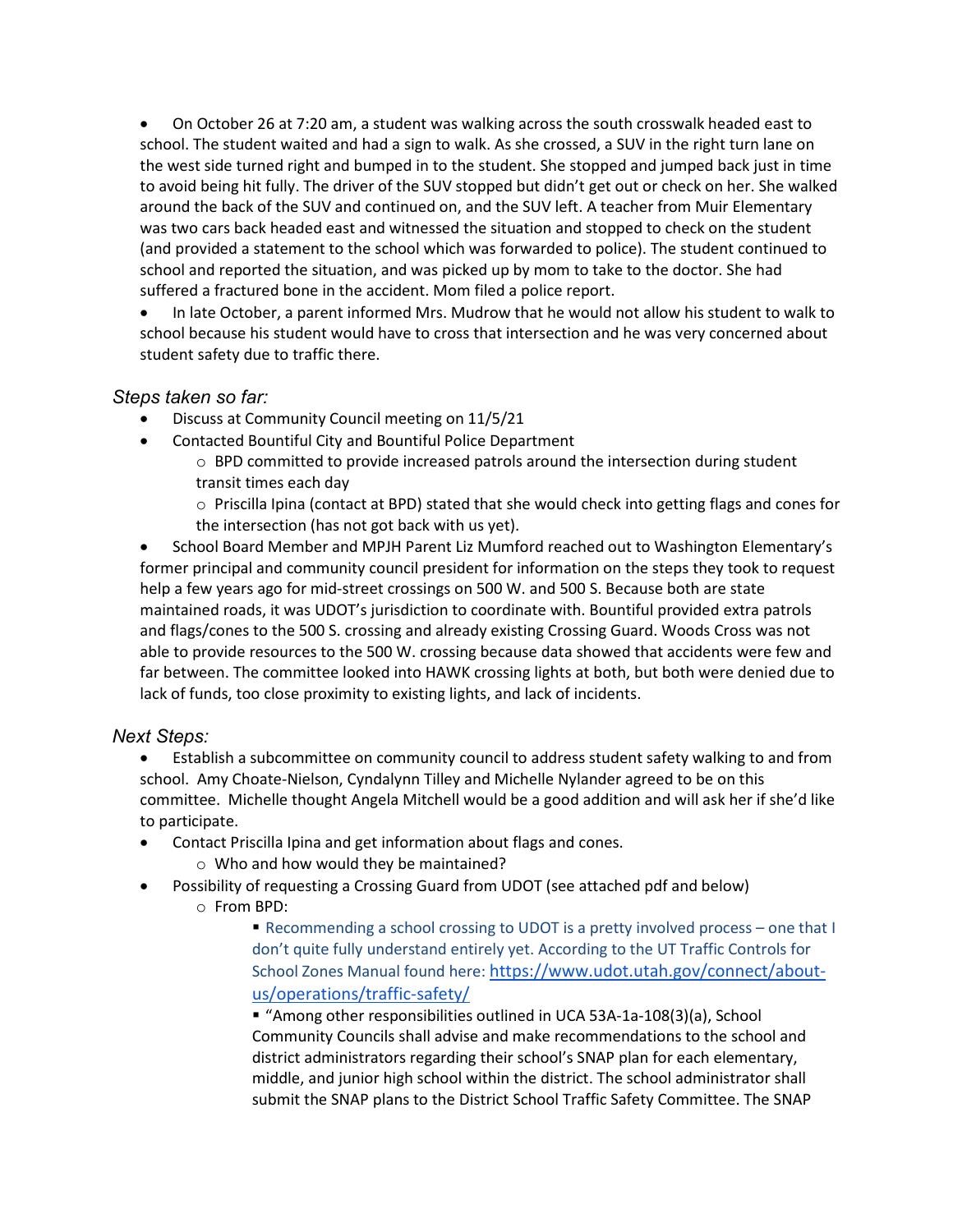plan shall be prepared in accordance with UCA 53A-3-402. The School Community Council shall meet annually as a minimum." According to this manual – the School Administrator prepares a Safety Route and submits it to SNAP (Student Neighborhood Access Program (UDOT- Traffic and Safety Division) and does so annually. I'm not sure who actually is doing this in behalf of Holbrook Elementary, perhaps the School District. Recommendations for established School Crossings are submitted as part of the plan.

 The School board should have a committee that oversees school traffic safety. They are supposed to submit to the UT Dept. of Transportation UDOT for traffic safety – I think every year. If after receiving suggestions from parents, teachers, PTA's; a recommendation could be made to UDOT to apply for an additional crossing at the specified school – noting that set criteria would have to be met to warrant a crossing.

**SECTION 7a.03 School Crossing Control Criteria (See attached)**

 UDOT has a quite the list of requirements involving engineers etc (i.e. there's a specific distance between crossings that has to be met, number of vehicles that drive through the area). I don't believe this is an easy process or one that occurs quickly. There also are funding details associated with adding a crossing.

■ According to the UDOT – SNAP Manual the following person is the UDOT School Zone Coordinator: Glen Ames 801-620-1619. They should be able to help you navigate and answer your questions in more detail.

- Contact City Councilman Simonson (public safety) for support
- Contact City Manager Gary Hill for support
- **Covid update:** Numbers are increasing, continue to practice appropriate hygiene, fewer students are wearing masks, canceled the school music assembly that is normally held in December. The bands/orchestras will still get a chance to perform in the Den during lunch. There will be no winter dance.

### ● **Current year Goals & LAND trust appropriations/ spending**

Math Lab will not be required next year. It will be available for those needing extra help. \$35,767.16 has been spent on salaries covering 3 part-time teachers (and their substitutes when they are absent), 3 teacher productivities (they teach an additional class during their prep time to reduce class sizes), and 17 teachers serving students through after-school tutoring (on Tuesdays &/or Wednesdays).

We have not yet been billed for the tutor bus. As we have discontinued the tutor bus due to behavioral concerns, Kellie has requested that they bill us so we can update our budget.

Starting Budget: \$149,695.16 Year Total Actuals: \$35,767.16 Outstanding Encumbrances: \$79,506.99 Balance: \$34,421.01

#### ● **Harassment follow-up**

Not able to release the district EA course to general population, it is designed for those who violate the policy and need additional training. Amy reported an incident where an